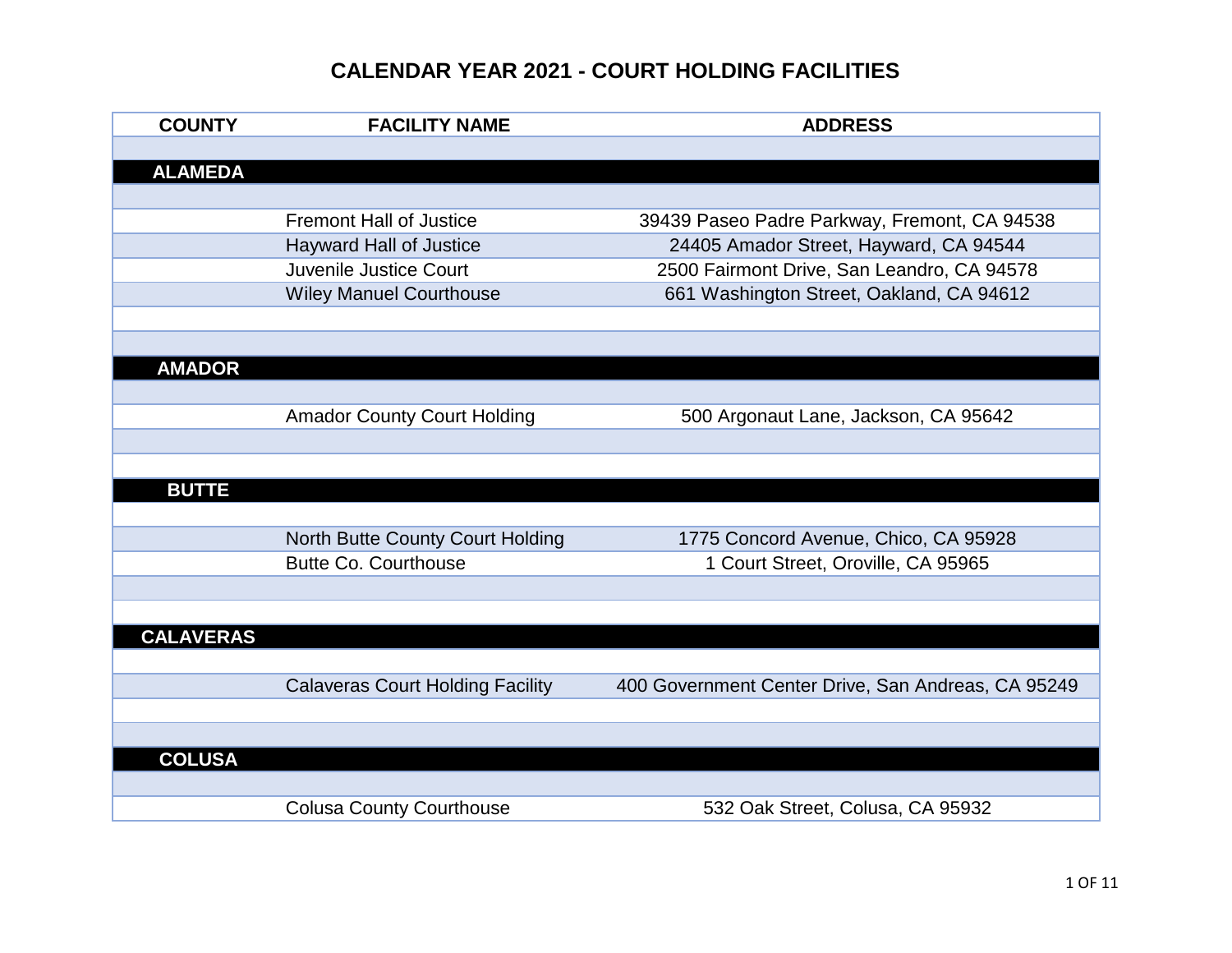| <b>CONTRA COSTA</b> |                                      |                                                 |
|---------------------|--------------------------------------|-------------------------------------------------|
|                     |                                      |                                                 |
|                     | A. F. Bray Superior Court            | 1020 Ward Street, Martinez, CA 94553            |
|                     | <b>Walnut Creek Superior Court</b>   | 640 Ygnacio Valley Road, Walnut Creek, CA 94596 |
|                     | Richard E. Arnason Justice Center    | 1000 Center Drive, Pittsburg, CA 94565          |
|                     | <b>Richmond Superior Court</b>       | 100 37th Street, Richmond, CA 94805             |
|                     |                                      |                                                 |
|                     |                                      |                                                 |
| <b>DEL NORTE</b>    |                                      |                                                 |
|                     |                                      |                                                 |
|                     | Del Norte Co. Courthouse             | 450 H Street #209, Crescent City, CA 95531      |
|                     |                                      |                                                 |
|                     |                                      |                                                 |
| <b>EL DORADO</b>    |                                      |                                                 |
|                     |                                      |                                                 |
|                     | <b>El Dorado Courthouse</b>          | 2850 Fairlane Court, Placerville, CA 95667      |
|                     |                                      |                                                 |
|                     |                                      |                                                 |
| <b>FRESNO</b>       |                                      |                                                 |
|                     |                                      |                                                 |
|                     | <b>B.F. Sisk Court Facility</b>      | 1130 O Street, Fresno, CA 93721                 |
|                     | <b>Fresno Superior Court Holding</b> | 1100 Van Ness Avenue, Fresno, CA 93721          |
|                     | <b>North Annex Court Holding</b>     | 1265 M Street, Fresno, CA 93721                 |
|                     | Juv. Justice Campus Delinq. Ct.      | 3333 American, Fresno, CA 93721                 |
|                     |                                      |                                                 |
|                     |                                      |                                                 |
| <b>HUMBOLDT</b>     |                                      |                                                 |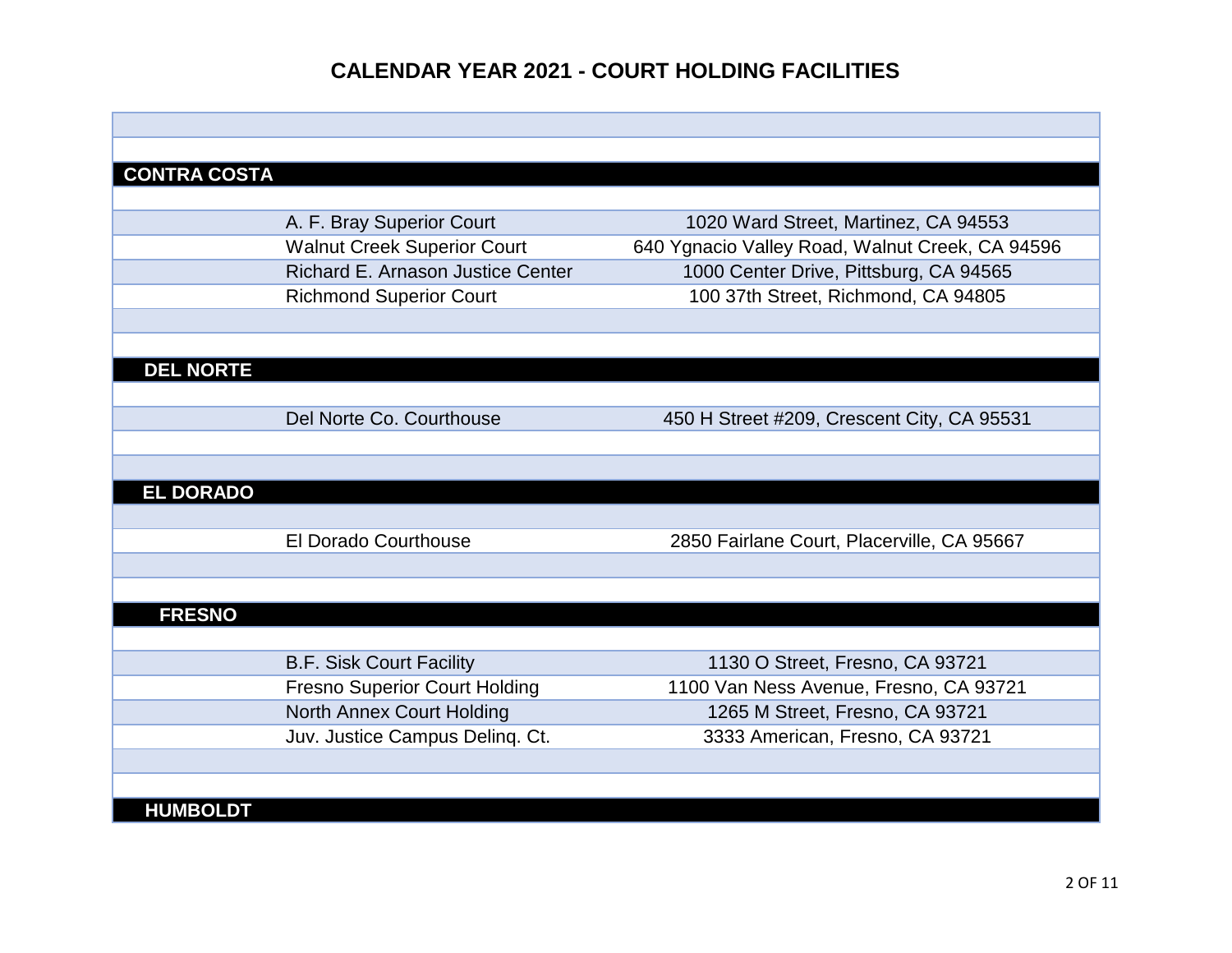|                 | <b>Humboldt County Court Facility</b>  | 825 5th Street, Eureka, CA 95501           |
|-----------------|----------------------------------------|--------------------------------------------|
|                 |                                        |                                            |
|                 |                                        |                                            |
| <b>IMPERIAL</b> |                                        |                                            |
|                 |                                        |                                            |
|                 | <b>Brawley Muni Court</b>              | 220 Main Street, Brawley, CA 92227         |
|                 | <b>El Centro Court Holding</b>         | 939 Main Street, El Centro, CA 92243       |
|                 |                                        |                                            |
|                 |                                        |                                            |
| <b>KERN</b>     |                                        |                                            |
|                 |                                        |                                            |
|                 | <b>Delano Court Holding</b>            | 1122 Jefferson Street, Delano, CA 93215    |
|                 | <b>Justice Building Court Holding</b>  | 1215 Truxtun Avenue, Bakersfield, CA 93301 |
|                 | <b>Lamont Substation Court Holding</b> | 12022 Main Street, Lamont, CA 93241        |
|                 | <b>Shafter Court Holding</b>           | 325 Central Valley Hwy., Shafter, CA 93263 |
|                 | <b>Taft Court Holding</b>              | 311 Lincoln Street, Taft, CA 93268         |
|                 | <b>Ridgecrest Substation</b>           | 128 East Coso Avenue, Ridgecrest, CA 93555 |
|                 |                                        |                                            |
|                 |                                        |                                            |
| <b>KINGS</b>    |                                        |                                            |
|                 |                                        |                                            |
|                 | <b>Kings Courthouse</b>                | 1640 Kings County Drive, Hanford, CA 93230 |
|                 |                                        |                                            |
|                 |                                        |                                            |
| <b>LASSEN</b>   |                                        |                                            |
|                 |                                        |                                            |
|                 | <b>Lassen Courthouse</b>               | 2610 Riverside Drive, Susanville, CA 96130 |
|                 |                                        |                                            |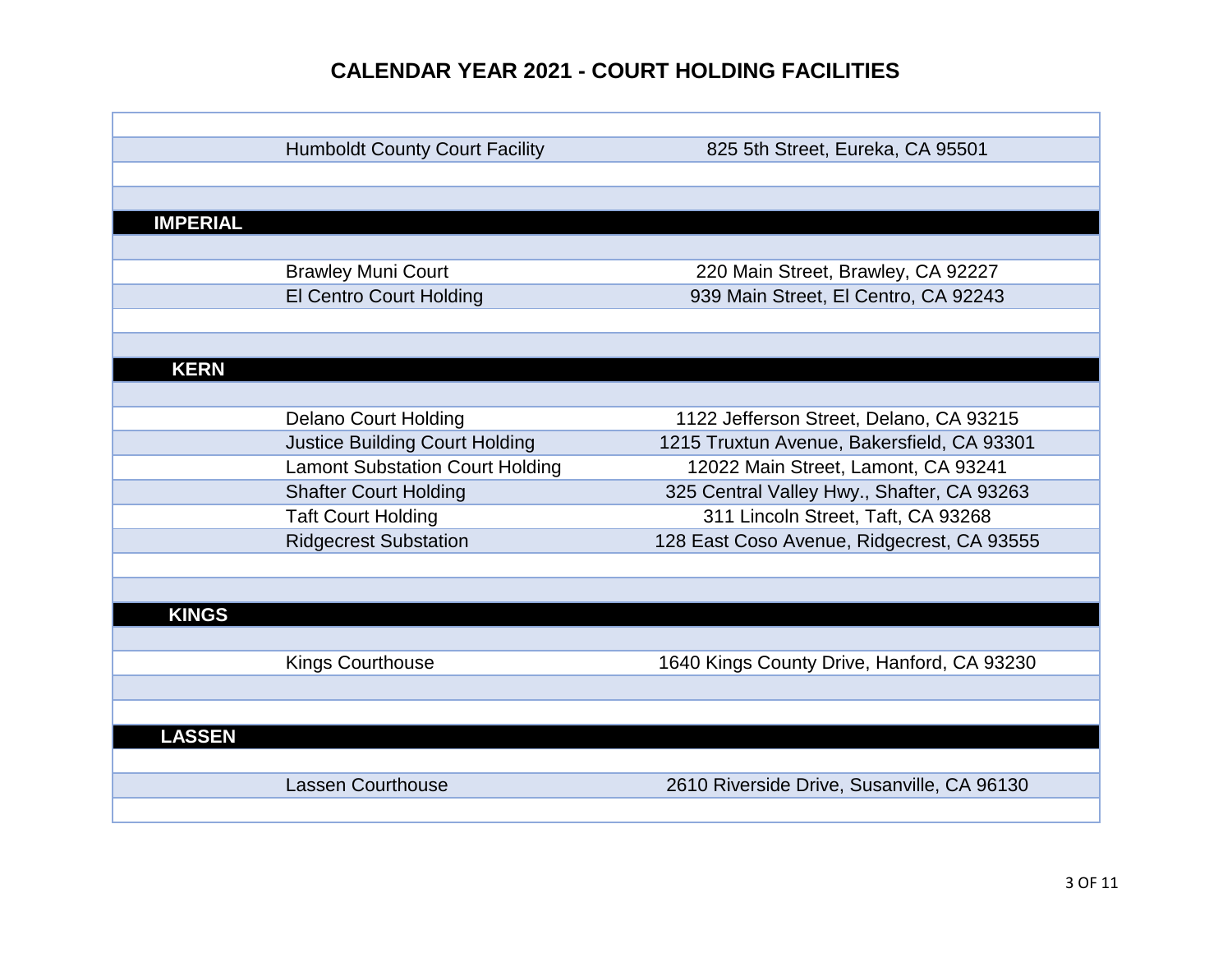# **LOS ANGELES**

| <b>LASD Airport Court</b>             | 11701 South La Cienega Blvd., Los Angeles, CA 90045 |
|---------------------------------------|-----------------------------------------------------|
| LASD Alhambra Superior Ct.            | 150 W. Commonwealth, Alhambra, CA 91801             |
| LASD Antelope Valley Sup. Ct.         | 42011 Fourth Street West, Lancaster, CA 93534       |
| <b>LASD Bellflower Superior Ct.</b>   | 10025 East Flower Street, Bellflower, CA 90706      |
| <b>LASD Burbank Superior Court</b>    | 300 E. Olive Avenue, Burbank, CA 95102              |
| LASD C. S. Foltz Superior Ct.         | 210 W. Templer Avenue, Los Angeles, CA 90012        |
| <b>LASD Compton Superior Ct.</b>      | 200 West Compton Blvd., Compton, CA 90220           |
| <b>LASD Downey Superior Court</b>     | 7500 East Imperial Highway, Downey, CA 90242        |
| <b>LASD East LA Superior Court</b>    | 214 South Fetterly Avenue, Los Angeles, CA 90022    |
| LASD Edelman Children's Ct.           | 201 Centre Plaza Drive, Monterey Park, CA 91754     |
| <b>LASD Hollywood Superior Ct.</b>    | 5925 Hollywood Blvd., Los Angeles, CA 90028         |
| LASD Inglewood Superior Ct.           | 1 Regent Street, Inglewood, CA 90301                |
| <b>LASD Lancaster Juvenile Ct.</b>    | 1040 West Avenue, Lancaster, CA 93534               |
| <b>LASD Long Beach Courthouse</b>     | 275 Magnolia Avenue, Long Beach, CA 90802           |
| LASD Pomona Superior Ct. North        | 350 West Mission Blvd., Ponoma, CA 91766            |
| <b>LASD Pomona Superior Ct. South</b> | 400 Civic Center Plaza, Ponoma, CA 91766            |
| <b>LASD Van Nuys Superior Court</b>   | 14400 Erwin Street, Van Nuys, CA 91401              |

#### **MADERA**

Madera Superior Courthouse 200 South G. Street, Madera, CA 93637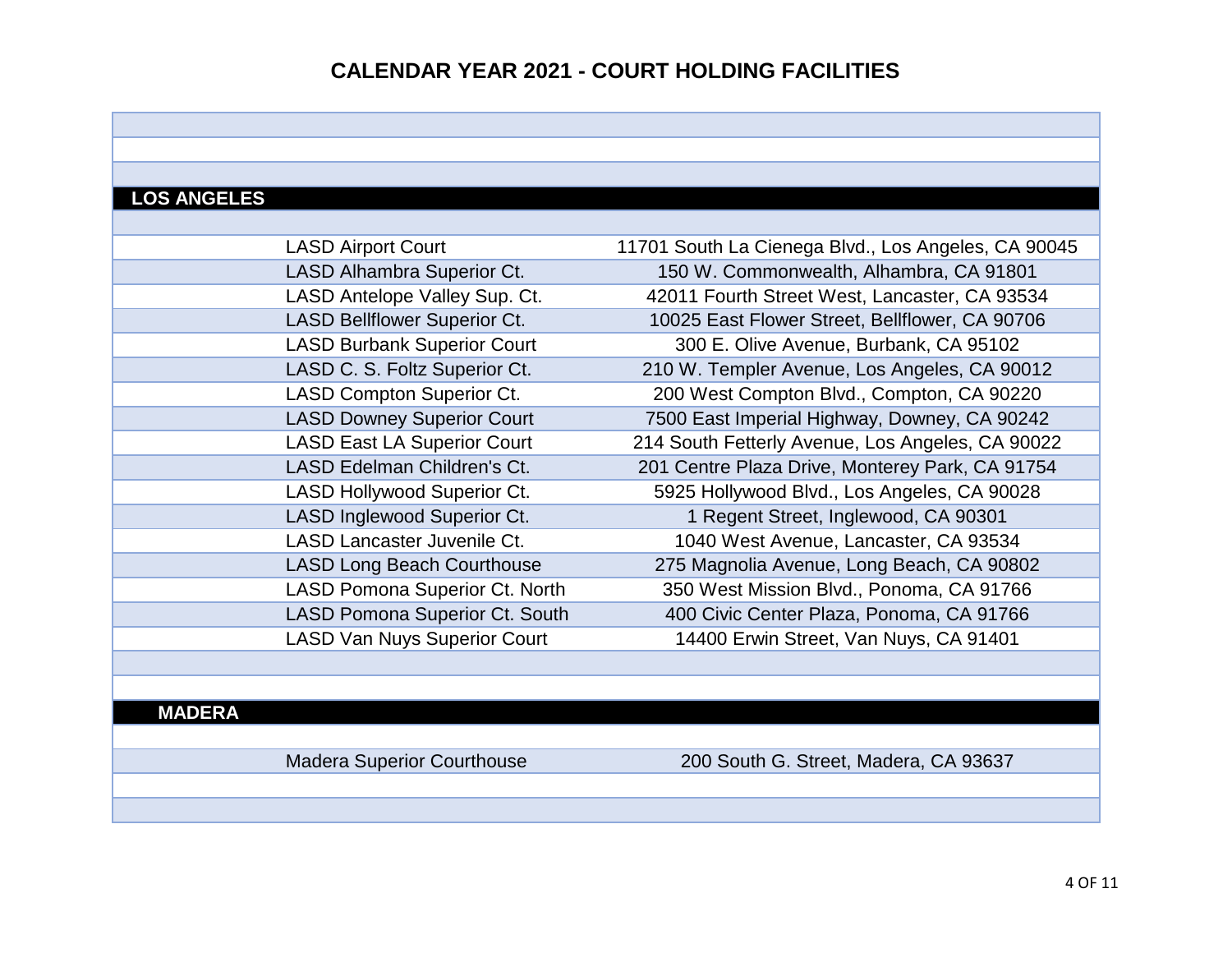| <b>MARIN</b>    |                                   |                                                         |
|-----------------|-----------------------------------|---------------------------------------------------------|
|                 |                                   |                                                         |
|                 | <b>Marin County Court Holding</b> | 3501 Civic Center Drive, Room 145, San Rafael, CA 94903 |
|                 |                                   |                                                         |
|                 |                                   |                                                         |
| <b>MEDOCINO</b> |                                   |                                                         |
|                 |                                   |                                                         |
|                 | <b>Mendocino Superior Court</b>   | 100 N State Street, Ukiah, CA 95482                     |
|                 |                                   |                                                         |
|                 |                                   |                                                         |
| <b>MERCED</b>   |                                   |                                                         |
|                 |                                   |                                                         |
|                 | <b>Merced County Superior Ct</b>  | 2260 N Street, Merced, CA 95340                         |
|                 | <b>Merced Courts Building</b>     | 2260 N Street, Merced, CA 95340                         |
|                 |                                   |                                                         |
|                 |                                   |                                                         |
| <b>MODOC</b>    |                                   |                                                         |
|                 |                                   |                                                         |
|                 | <b>Modoc County Court holding</b> | 205 South East Street, Alturas, CA 96101                |
|                 |                                   |                                                         |
|                 |                                   |                                                         |
| <b>MONTEREY</b> |                                   |                                                         |
|                 |                                   |                                                         |
|                 | King City Holding Facility        | 250 Franciscan Way, King City, CA 93930                 |
|                 | <b>Marina Traffic Court</b>       | 3180 Del Monte Boulevard, Marina, CA 93933              |
|                 | Monterey Court                    | 1200 Aguajito Road, Monterey, CA 93940                  |
|                 | <b>Salinas Court Holding</b>      | 240 Church Street, Salinas, CA 93901                    |
|                 |                                   |                                                         |
|                 |                                   |                                                         |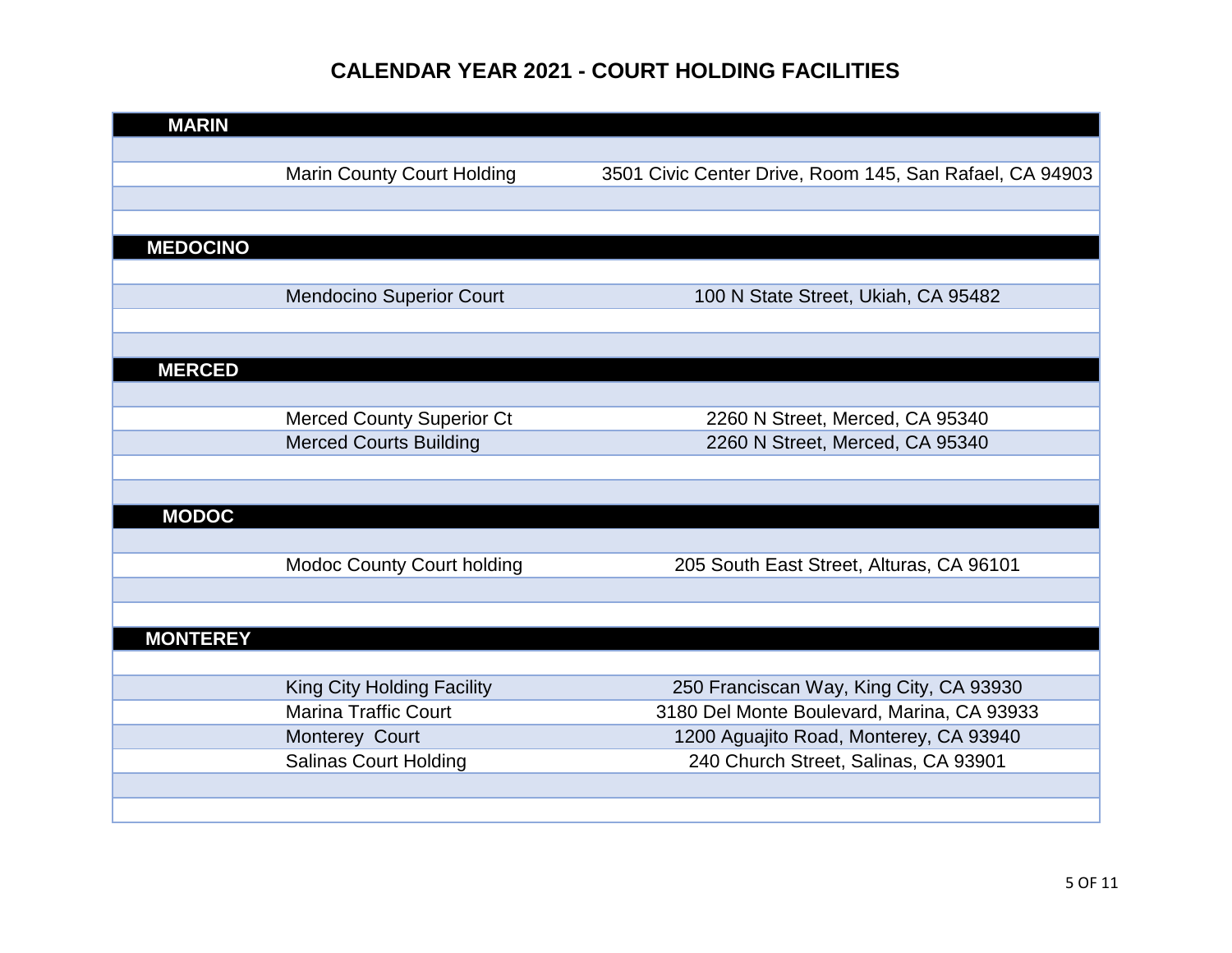| <b>NAPA</b>      |                                     |                                                         |
|------------------|-------------------------------------|---------------------------------------------------------|
|                  |                                     |                                                         |
|                  | <b>Napa County Courthouse</b>       | 1111 3rd Street, Napa, CA 94559                         |
|                  |                                     |                                                         |
|                  |                                     |                                                         |
| <b>NEVADA</b>    |                                     |                                                         |
|                  |                                     |                                                         |
|                  | Nevada County Court Holding         | 201 Church Street, Nevada City, CA 95959                |
|                  |                                     |                                                         |
|                  |                                     |                                                         |
| <b>ORANGE</b>    |                                     |                                                         |
|                  |                                     |                                                         |
|                  | Lamoreaux Juvenile Justice Ctr      | 341 The City Drive South, Orange, CA 92868              |
|                  | <b>Harbor Justice Center</b>        | 4601 Jamboree Blvd., Suite 108, Newport Beach, CA 92660 |
|                  | <b>North Justice Center</b>         | 1275 N. Berkeley Avenue, Fullerton, CA 92635            |
|                  |                                     |                                                         |
|                  |                                     |                                                         |
| <b>PLACER</b>    |                                     |                                                         |
|                  |                                     |                                                         |
|                  | <b>BIII Santucci Justice Center</b> | 10820 Justice Center Drive, Roseville, CA 95678         |
|                  | <b>Historical Courthouse</b>        | 101 Maple Street, Auburn, CA 95604                      |
|                  | <b>Placer County Jail Courtroom</b> | 2775 Richardson Drive, Auburn, CA 95604                 |
|                  |                                     |                                                         |
|                  |                                     |                                                         |
| <b>RIVERSIDE</b> |                                     |                                                         |
|                  |                                     |                                                         |
|                  | <b>Blythe Court</b>                 | 265 N. Broadway, Blythe, CA 92225                       |
|                  | <b>Family Law Courts</b>            | 4175 Main Street, Riverside, CA 92501                   |
|                  | <b>Hall of Justice</b>              | 4095 Lemon Street, 4th Floor, Riverside, CA 92501       |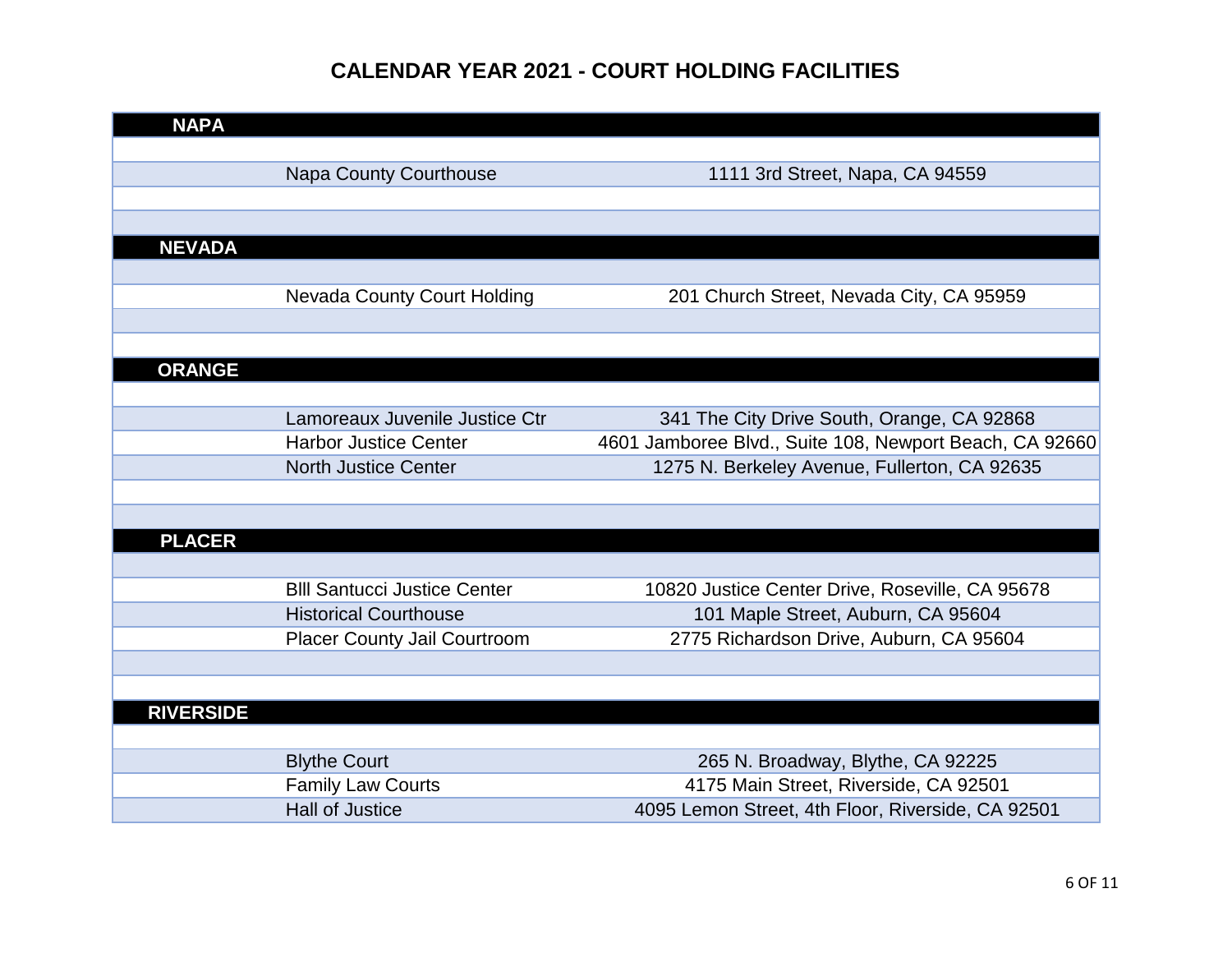|                       | <b>Larson Justice Center</b>       | 46200 Oasis, Indio, CA 92201                        |
|-----------------------|------------------------------------|-----------------------------------------------------|
|                       | <b>Southwest Justice Center</b>    | 30755-D Auld Road, Murrieta, CA 92563               |
|                       | <b>Banning Courthouse</b>          | 311 E. Ramsey Street, Banning, CA 92220             |
|                       |                                    |                                                     |
|                       |                                    |                                                     |
| <b>SACRAMENTO</b>     |                                    |                                                     |
|                       |                                    |                                                     |
|                       | <b>Carol Miller Justice Center</b> | 301 Bicentennial Circle, Sacramento, CA 95826       |
|                       | Lorenzo Patino Hall of Justice     | 651   Street, Sacramento, CA 95811                  |
|                       | Wm. R. Ridgeway Court              | 3341 Power Inn Road, Sacramento, CA 95826           |
|                       |                                    |                                                     |
|                       |                                    |                                                     |
| <b>SAN BENITO</b>     |                                    |                                                     |
|                       |                                    |                                                     |
|                       | <b>Hollister Courthouse</b>        | 335 West Street, Hollister, CA 95023                |
|                       |                                    |                                                     |
|                       |                                    |                                                     |
| <b>SAN BERNARDINO</b> |                                    |                                                     |
|                       |                                    |                                                     |
|                       | S. B. Dependency Court             | 900 East Gilbert, San Bernardino, CA 92415          |
|                       | San Bernardino Victor Valley Court | 14455 Civic Drive, Victorville, CA 92392            |
|                       | San Bernardino Co-Foothill         | 8303 North Haven Avenue, Rancho Cucamonga, CA 91730 |
|                       | San Bernardino Justice Center      | 247 E. Third Street, San Bernardino, CA 92415       |
|                       |                                    |                                                     |
|                       |                                    |                                                     |
| <b>SAN DIEGO</b>      |                                    |                                                     |
|                       |                                    |                                                     |
|                       | <b>Juvenile Courts Building</b>    | 2801 Meadowlark Drive, San Diego, CA 92113          |
|                       | San Diego Central Court            | 1100 Union Street, San Diego, CA 92101              |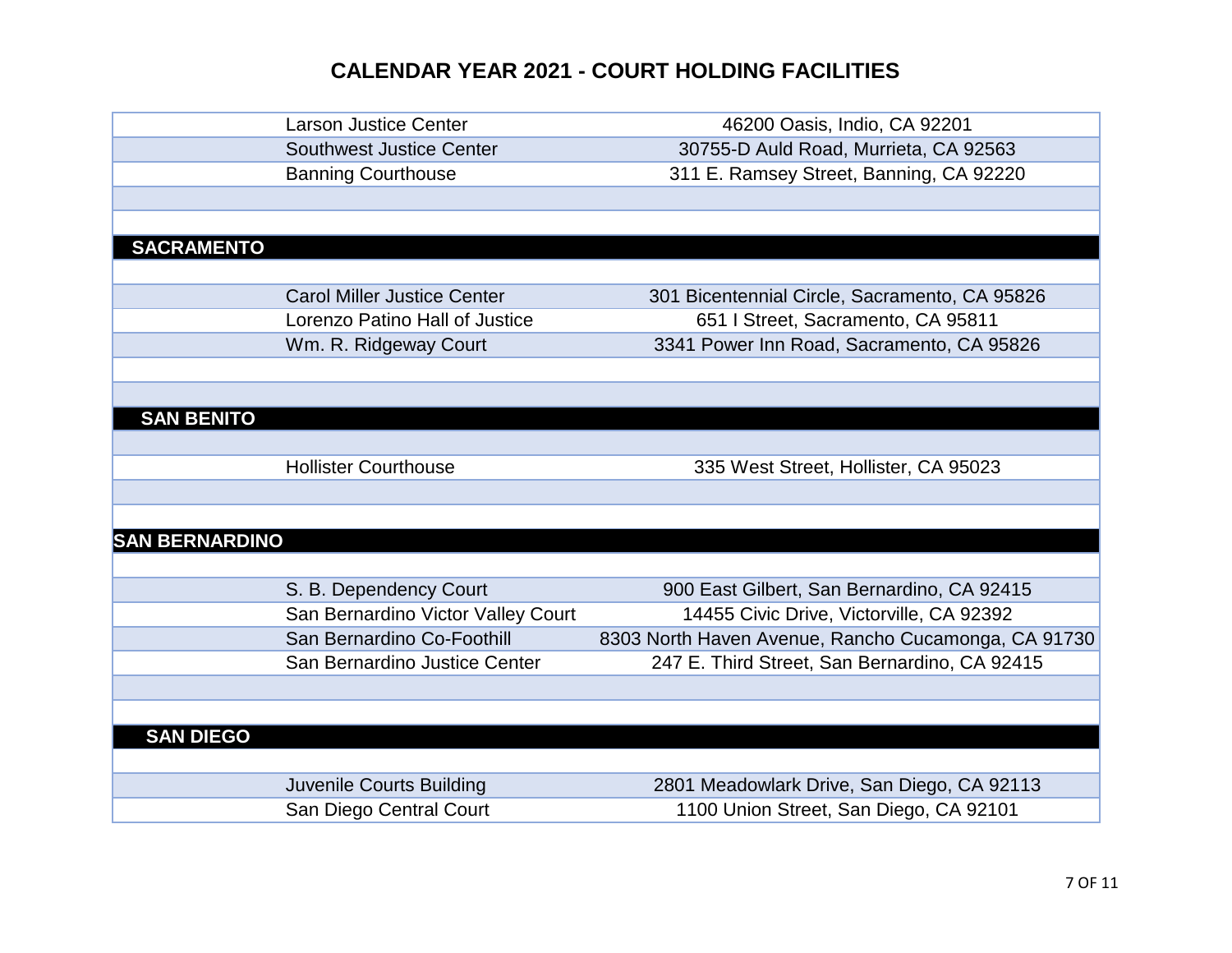|                        | <b>Chula Vista Court Holding</b>  | 500 3rd Avenue, Chula Vista, CA 92010                     |
|------------------------|-----------------------------------|-----------------------------------------------------------|
|                        | El Cajon Court Holding            | 250 East Main Street, El Cajon, CA 92070                  |
|                        | <b>Hall of Justice</b>            | 330 West Broadway, San Diego, CA 92101                    |
|                        | <b>Vista Court Holding</b>        | 325 South Melrose Drive #2400, Vista, CA 92083            |
|                        |                                   |                                                           |
|                        |                                   |                                                           |
| <b>SAN FRANCISCO</b>   |                                   |                                                           |
|                        |                                   |                                                           |
|                        | <b>Community Justice Center</b>   | Carlton B. Goodlett PI, Room 456, San Francisco, CA 94102 |
|                        | <b>Hall Of Justice Courthouse</b> | 850 Bryant Street, San Francisco, CA 94103                |
|                        | S. F. Civic Center Courthouse     | 400 McAllister, San Francisco, CA 94102                   |
|                        |                                   |                                                           |
|                        |                                   |                                                           |
| <b>SAN JOAQUIN</b>     |                                   |                                                           |
|                        |                                   |                                                           |
|                        | Lodi Unified Superior Ct.         | 315 W. Elm Street, Lodi, CA 95240                         |
|                        | Manteca Unified Superior Ct.      | 315 East Center Street, Manteca, CA 95336                 |
|                        | <b>Stockton Courthouse</b>        | 180 E. Weber, Stockton, CA 95202                          |
|                        |                                   |                                                           |
|                        |                                   |                                                           |
| <b>SAN LUIS OBISPO</b> |                                   |                                                           |
|                        |                                   |                                                           |
|                        | San Luis Obispo County Court      | 1050 Monterey Street, San Luis Obispo, CA 93401           |
|                        |                                   |                                                           |
|                        |                                   |                                                           |
| <b>SAN MATEO</b>       |                                   |                                                           |
|                        |                                   |                                                           |
|                        | San Mateo Hall of Justice         | 400 County Center, Redwood City, CA 94063                 |
|                        | San Mateo Northern Court Holding  | 1050 Old Mission Road, South San Francisco, CA 94080      |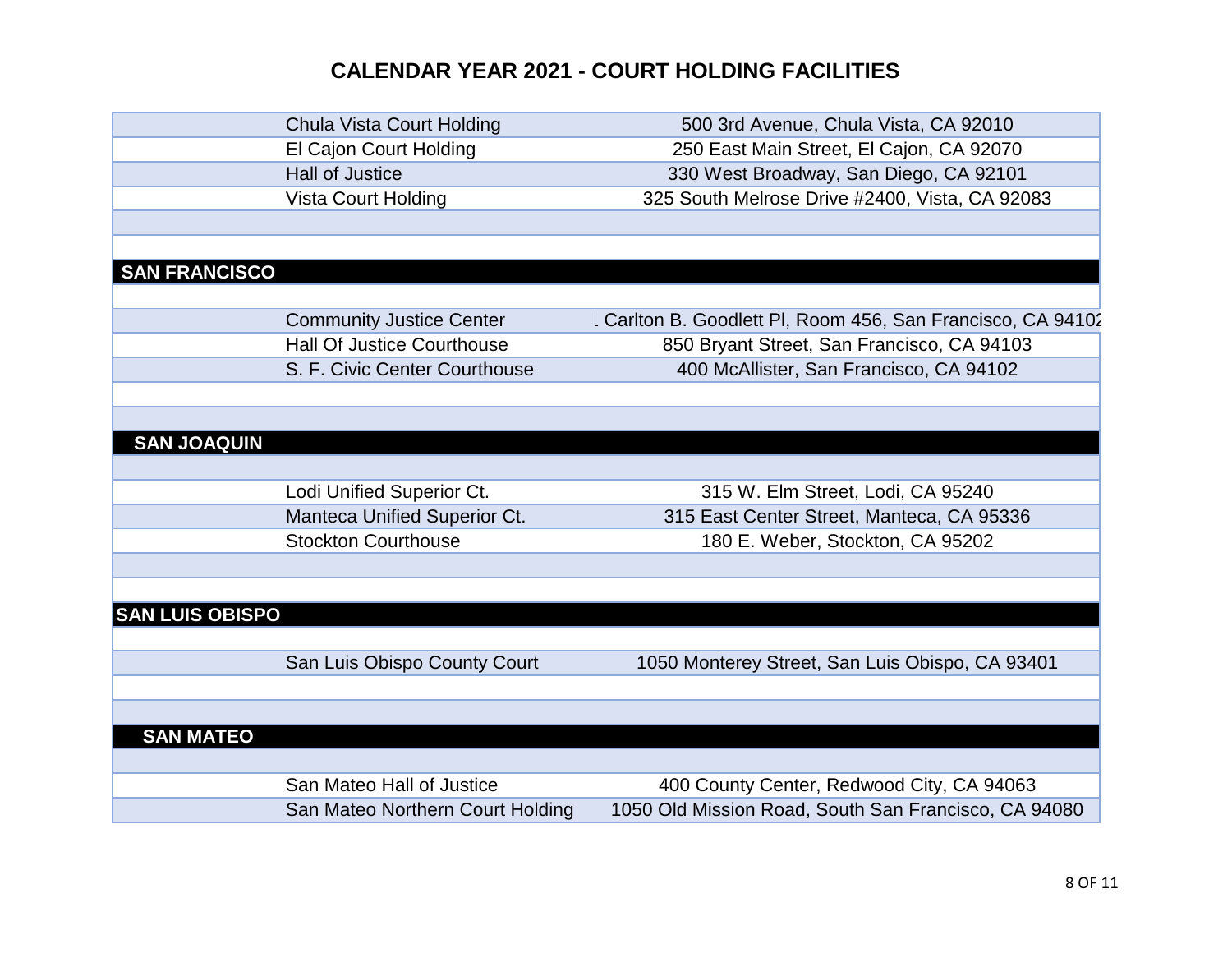| <b>SANTA BARBARA</b> |                                      |                                              |
|----------------------|--------------------------------------|----------------------------------------------|
|                      |                                      |                                              |
|                      | <b>Lompoc Court Holding Facility</b> | 115 Civic Center Drive, Lompoc, CA 93436     |
|                      | Santa Barbara Superior CH            | 118 East Figueroa, Santa Barbara, CA 93101   |
|                      | Santa Maria Superior Court Holding F | 312 East Coook Street, Santa Maria, CA 93454 |
|                      |                                      |                                              |
|                      |                                      |                                              |
| <b>SANTA CLARA</b>   |                                      |                                              |
|                      |                                      |                                              |
|                      | <b>Hall of Justice Courts</b>        | 190 W Hedding Street, San Jose, CA 95110     |
|                      | Santa Clara Family Justic Center     | 201 N. First Street, San Jose, CA 95113      |
|                      | <b>South County Courthouse</b>       | 301 West Diana Avenue, Morgan Hill, CA 95037 |
|                      |                                      |                                              |
|                      |                                      |                                              |
| <b>SANTA CRUZ</b>    |                                      |                                              |
|                      |                                      |                                              |
|                      | Santa Cruz Courthouse                | 701 Ocean Street, Santa Cruz, CA 95060       |
|                      | <b>Watsonville Court Holding</b>     | 101 Second Street, Watsonville, CA 95076     |
|                      |                                      |                                              |
|                      |                                      |                                              |
| <b>SOLANO</b>        |                                      |                                              |
|                      |                                      |                                              |
|                      | Solano Vallejo Justice Center        | 321 Tuolumne Street, Vallejo, CA 94590       |
|                      | Solano Co. Justice Center Cts        | 530 Union Avenue, Fairfield, CA 94533        |
|                      |                                      |                                              |
|                      |                                      |                                              |
| <b>SONOMA</b>        |                                      |                                              |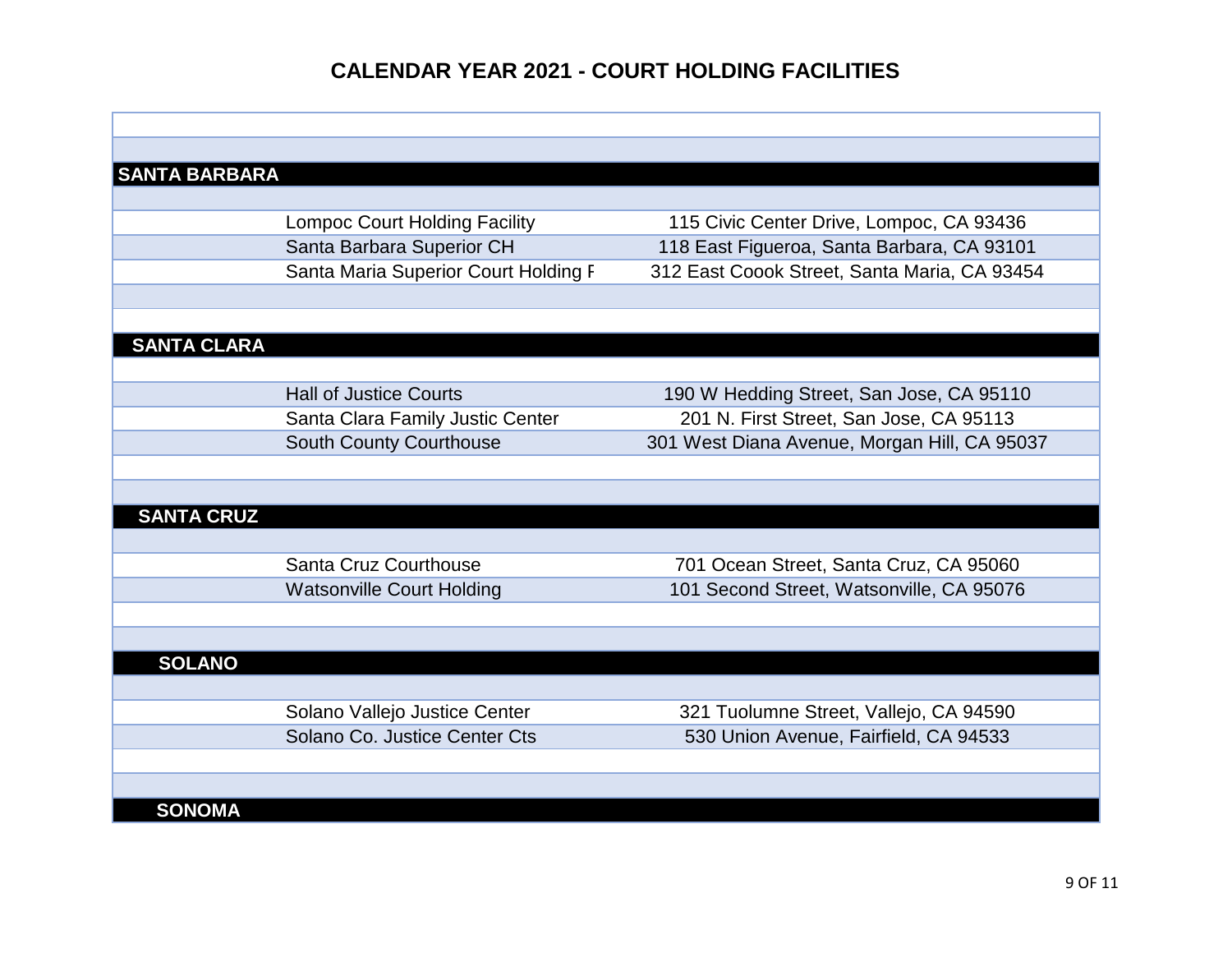|                   | Sonoma Juvenile Justice Court          | 7425 Los Guilicos Road, Santa Rosa, CA 95409                |
|-------------------|----------------------------------------|-------------------------------------------------------------|
|                   |                                        |                                                             |
|                   |                                        |                                                             |
| <b>STANISLAUS</b> |                                        |                                                             |
|                   |                                        |                                                             |
|                   | <b>Stanislaus County Court Holding</b> | 805 12th Street, Modesto, CA 95354                          |
|                   |                                        |                                                             |
|                   |                                        |                                                             |
| <b>SUTTER</b>     |                                        |                                                             |
|                   |                                        |                                                             |
|                   | <b>Sutter County Courthouse</b>        | 150 Veterans Memorial Circle, Yuba City, CA 95993           |
|                   |                                        |                                                             |
|                   |                                        |                                                             |
| <b>TEHAMA</b>     |                                        |                                                             |
|                   |                                        |                                                             |
|                   | <b>Red Bluff Court Holding</b>         | 445 Pine Street, Red Bluff, CA 96080                        |
|                   |                                        |                                                             |
|                   |                                        |                                                             |
| <b>TULARE</b>     |                                        |                                                             |
|                   |                                        |                                                             |
|                   | Dinuba Court Holding                   | 640 South Alta, Dinuba, CA 93618                            |
|                   | <b>Porterville Courthouse</b>          | 300 East Olive Ave., Porterville, CA 93257                  |
|                   | <b>Pre-Trial Court Facility</b>        | 36650 Road 112, Visalia, CA 93291                           |
|                   | Visalia Court Holding                  | County Civic Center, 221 S. Mooney Blvd., Visalia, CA 93291 |
|                   |                                        |                                                             |
|                   |                                        |                                                             |
| <b>TUOLUMNE</b>   |                                        |                                                             |
|                   |                                        |                                                             |